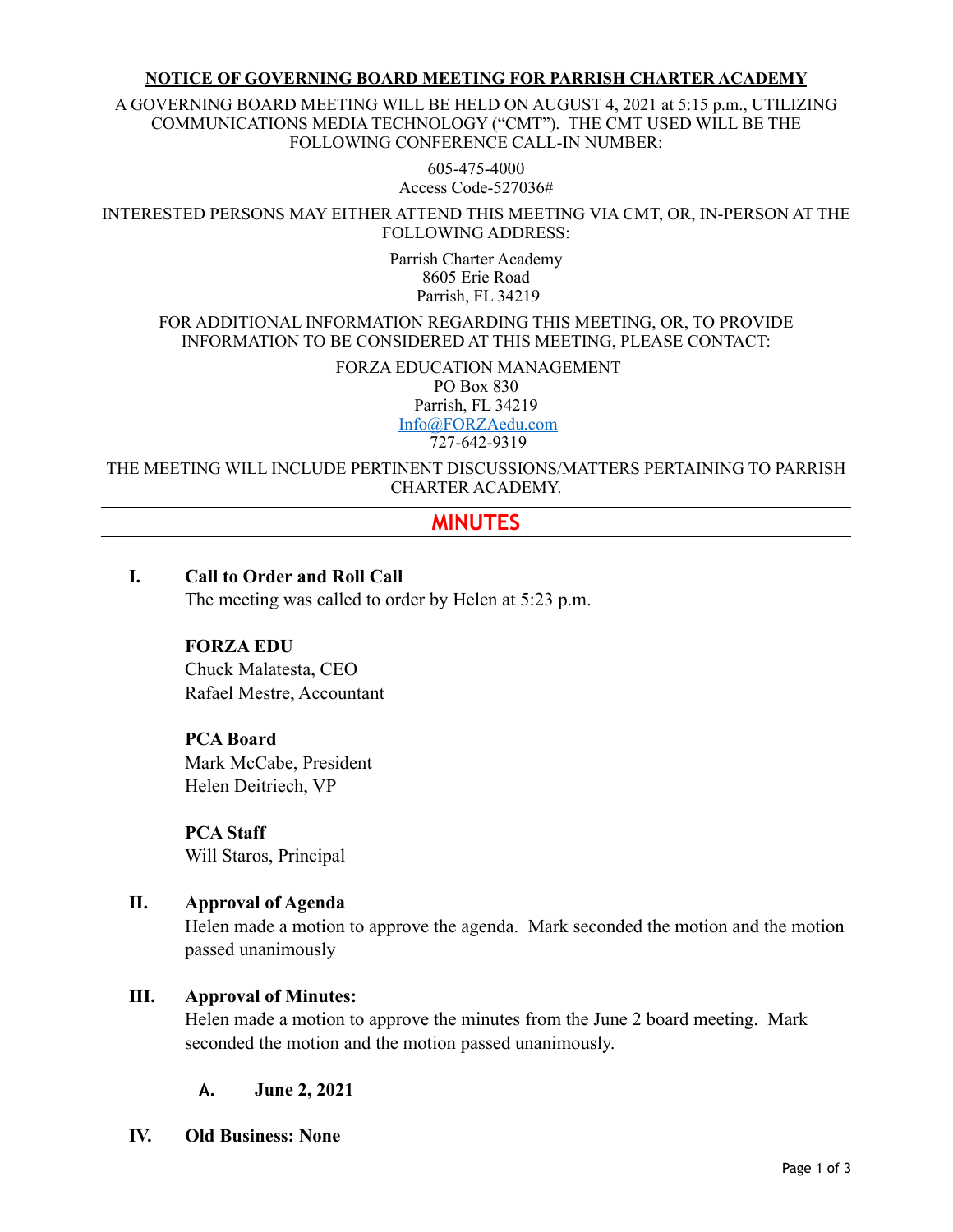### V. **New Business**

### **A. Treasurer's Report**

Rafael gave his report regarding the financials and asked if the board had any questions. There were no questions.

### **B. Approve and Execute Financials for May and June 2021**

Helen made a motion to approve the financials for May and June. Mark seconded the motion and the motion passed unanimously.

# **C. Approve Revised School Calendar**

Mrs. Patterson explained a few revisions to the calendar. Mark made a motion a motion to approve the revised school calendar. Helen second the motion and the motion passed unanimously.

# **D. Approve Staff Handbook and Student/Parent Handbook**

Mr. Malatesta stated that each year the handbooks get revised based on things that have changed or situations that have occurred throughout the school year. Mark made a motion to approve the revised handbooks. Helen seconded the motion and the motion passed unanimously.

# **E. Approve Mental Health Awareness Plan**

Mrs. Patterson gave a brief explanation on the mental health awareness plan. Helen made a motion to approve the mental health awareness plan. Mark seconded the motion and the motion passed unanimously.

# **F. Approve Landscaping Vendor**

Mr. Malatesta reviewed the vendors and prices that were submitted for landscaping services.

- Oak Leak Landscaping-\$1,800
- Cove Park Landscaping-\$1,050
- Vance Group-\$3,200
- Gus Gardens-\$1,775
- Ward Landscaping-\$1,900

Mark commented on reviewing all the proposals and recommended Gus Gardens. Helen agreed. Mark made a motion to approve Gus Gardens as the new landscaping vendor to begin Sept. 1, 2021. Helen seconded the motion and the motion passed unanimously.

# **VI. Reports**